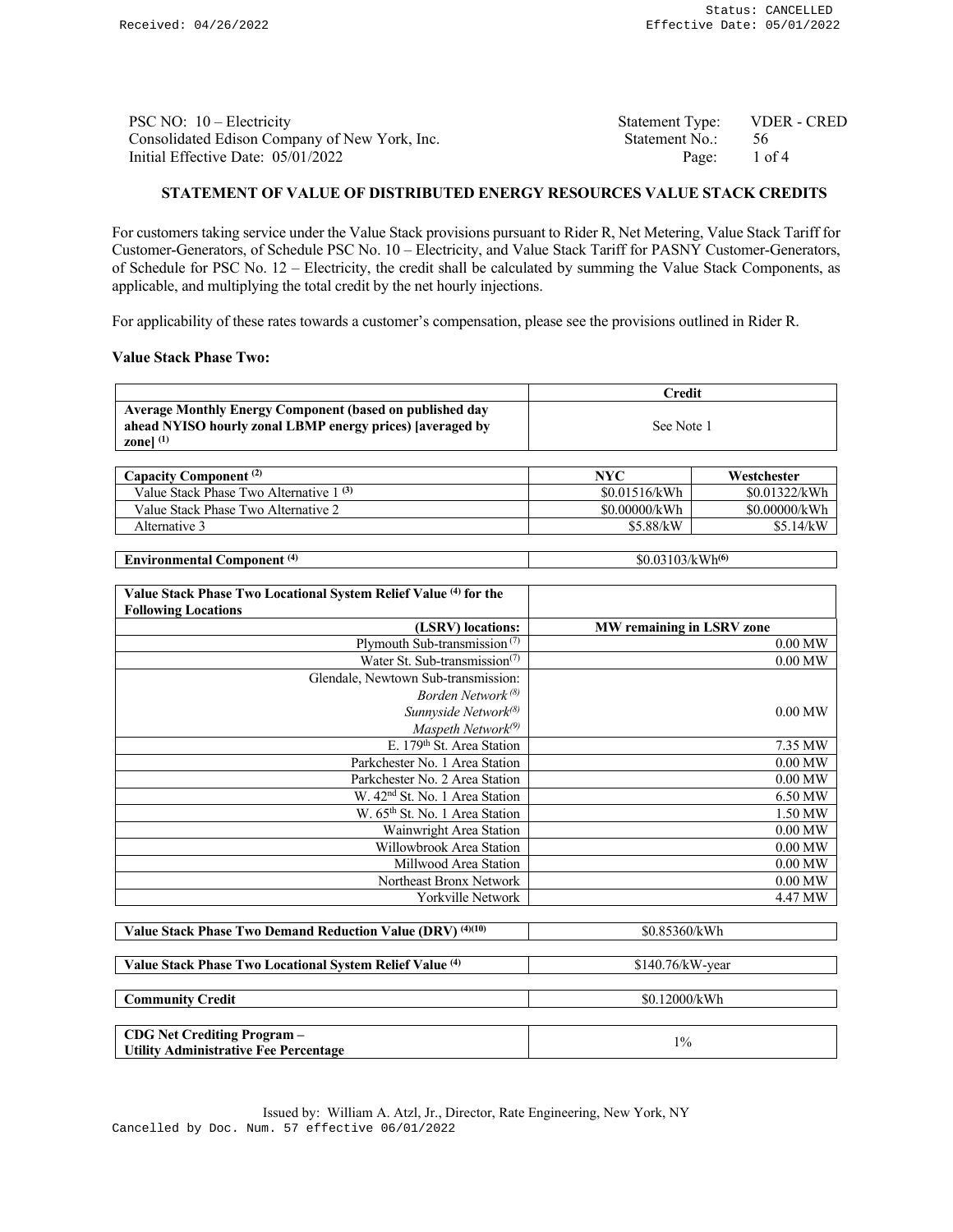| PSC NO: $10$ – Electricity                    | Statement Type: VDER - CRED |      |
|-----------------------------------------------|-----------------------------|------|
| Consolidated Edison Company of New York, Inc. | Statement No.:              | - 56 |
| Initial Effective Date: 05/01/2022            | Page: $2 \text{ of } 4$     |      |

## **STATEMENT OF VALUE OF DISTRIBUTED ENERGY RESOURCES VALUE STACK CREDITS**

## **Value Stack Phase One:**

|                                                                                                                                                             | <b>Credit</b>                |               |  |
|-------------------------------------------------------------------------------------------------------------------------------------------------------------|------------------------------|---------------|--|
| <b>Average Monthly Energy Component (based on published day</b><br>ahead NYISO hourly zonal LBMP energy prices) [averaged by<br>zone $\vert$ <sup>(1)</sup> | See Note 1                   |               |  |
| <b>Capacity Component</b>                                                                                                                                   | NYC.                         | Westchester   |  |
|                                                                                                                                                             |                              |               |  |
| Value Stack Phase One Alternative 1                                                                                                                         | \$0.01525/kWh                | \$0.01378/kWh |  |
| Value Stack Phase One Alternative 2                                                                                                                         | \$0.00000/kWh                | \$0.00000/kWh |  |
| Alternative $3^{(2)}$                                                                                                                                       | \$5.88/kW                    | \$5.14/kW     |  |
|                                                                                                                                                             |                              |               |  |
| <b>Environmental Component</b> <sup>(4)</sup>                                                                                                               | \$0.03103/kWh <sup>(6)</sup> |               |  |
|                                                                                                                                                             |                              |               |  |

**Value Stack Phase One Demand Reduction Value (DRV)<sup>(4)</sup> \$199.40/kW-year** 

**Value Stack Phase One Locational System Relief Value (4)** \$140.76/kW-year

| Previous Year's Top Ten Peak Hours <sup>(5)</sup> and Peak Demand |                                 |           |                   |           |                   |           |                    |           |
|-------------------------------------------------------------------|---------------------------------|-----------|-------------------|-----------|-------------------|-----------|--------------------|-----------|
|                                                                   | $11:00AM - 3:00PM$              |           | $2:00PM - 6:00PM$ |           | $4:00PM - 8:00PM$ |           | $7:00PM - 11:00PM$ |           |
|                                                                   | Dav/Time                        | <b>MW</b> | Dav/Time          | <b>MW</b> | Dav/Time          | <b>MW</b> | Day/Time           | <b>MW</b> |
|                                                                   | 6/28/21 14:00                   | 1,456     | $6/30/21$ 14:00   | 3,292     | $6/30/21$ 16:00   | 3,010     | $6/30/21$ 16:00    | 3,661     |
| $\mathfrak{D}_{\mathfrak{p}}$                                     | $6/30/21$ 10:00                 | 1.455     | $6/30/21$ 16:00   | 3,284     | $6/30/21$ 15:00   | 2,985     | $6/30/21$ 15:00    | 3,643     |
| 3                                                                 | $6/28/21$ 15:00                 | 1.450     | $6/30/21$ 13:00   | 3,275     | $6/30/21$ 17:00   | 2,962     | 6/30/21 17:00      | 3,617     |
| 4                                                                 | 8/26/21 14:00                   | 1.448     | $6/30/21$ 17:00   | 3,265     | $6/30/21$ 18:00   | 2,951     | 8/13/21 17:00      | 3,614     |
| 5.                                                                | $8/26/21$ 13:00                 | 1.447     | $6/30/21$ 15:00   | 3,261     | $6/30/21$ 19:00   | 2,937     | $6/29/21$ 18:00    | 3,608     |
| 6                                                                 | 6/30/21 17:00                   | 1.446     | $6/29/21$ 14:00   | 3,210     | $6/29/21$ 18:00   | 2.933     | 8/12/21 17:00      | 3,604     |
|                                                                   | 8/26/21 15:00                   | 1.446     | $6/30/21$ 12:00   | 3.204     | $6/30/21$ 14:00   | 2,917     | 8/13/21 18:00      | 3,603     |
| 8                                                                 | $6/30/21$ 11:00                 | 1.445     | 8/26/2116:00      | 3.201     | $6/29/21$ 17:00   | 2.910     | $6/30/21$ 14:00    | 3.602     |
| 9                                                                 | $6/28/21$ 16:00                 | 1.443     | 8/26/21 17:00     | 3.196     | 6/29/2119:00      | 2.910     | $6/29/21$ 19:00    | 3,598     |
| 10                                                                | 6/28/21 13:00                   | 1,443     | $6/30/21$ 18:00   | 3,193     | $6/30/21$ 20:00   | 2,880     | $6/29/21$ 17:00    | 3,592     |
|                                                                   |                                 |           |                   |           |                   |           |                    |           |
|                                                                   | $M = 1$ and $M = 1$ and $M = 1$ |           |                   |           | $C C N$ $N$ $-1$  |           | 0.0213             |           |

| <b>Market Transition Credit</b> | SC No.       | $SCN0$ . 2   |
|---------------------------------|--------------|--------------|
| Tranche $0/1$                   | \$0.1054/kWh | \$0.1327/kWh |
| Tranche 2                       | \$0.0949/kWh | \$0.1209/kWh |
| Tranche 3                       | \$0.0845/kWh | \$0.1090/kWh |

| <b>Community Credit – Non-Mass-Market</b> | \$0.01/kWh |
|-------------------------------------------|------------|
|                                           |            |
| <b>CDG Net Crediting Program</b> –        | $1\%$      |
| Utility Administrative Fee Percentage     |            |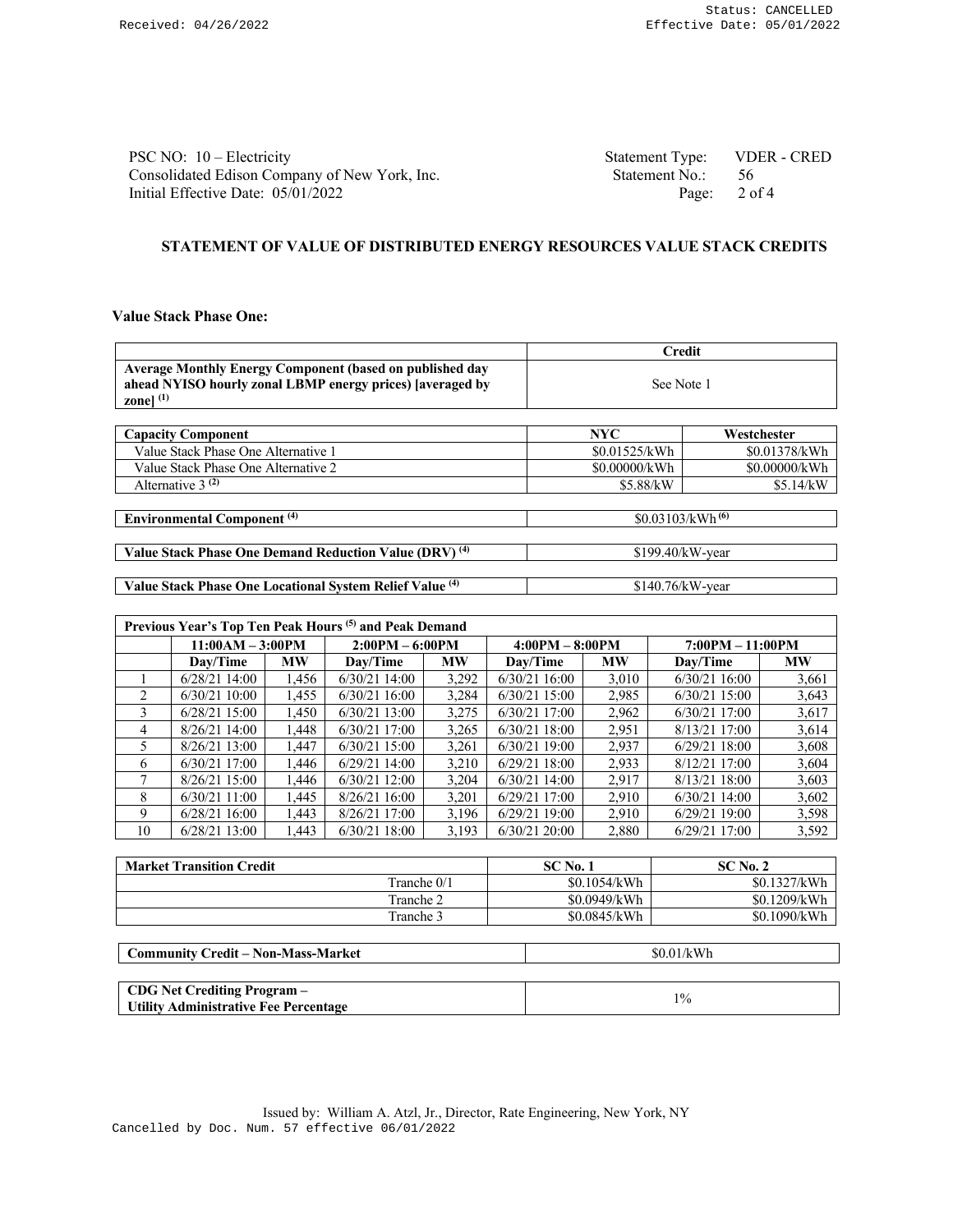| PSC NO: $10$ – Electricity                    | Statement Type: VDER - CRED |  |
|-----------------------------------------------|-----------------------------|--|
| Consolidated Edison Company of New York, Inc. | Statement No.: 56           |  |
| Initial Effective Date: $05/01/2022$          | Page: 3 of 4                |  |

# **STATEMENT OF VALUE OF DISTRIBUTED ENERGY RESOURCES VALUE STACK CREDITS**

#### Notes:

- 1. For the NYISO Day-Ahead Hourly Prices by zone (i.e. H, I, or J), please refer to the NYISO's web page: http://www.nyiso.com
- 2. The compensation using these rates will be adjusted for losses.
- 3. The proxy capacity factor and the monthly solar production as determined in Case 15-E-0751 are as follows.

|                           | <b>Lower Hudson Valley</b> | <b>New York City</b> |
|---------------------------|----------------------------|----------------------|
| Solar production (kWh/kW) | 76.9                       | 77 Q                 |
| $\#$ of Hours             | 240.0                      | 240.0                |
| Proxy capacity factor     | 32.0%                      | 32.5%                |

|              | <b>Monthly Solar Production</b> |                      |
|--------------|---------------------------------|----------------------|
| Month        | <b>Lower Hudson Valley</b>      | <b>New York City</b> |
| January      | 53.4                            | 56.3                 |
| February     | 72.3                            | 74.0                 |
| March        | 105.5                           | 109.4                |
| April        | 116.5                           | 119.9                |
| May          | 132.4                           | 133.9                |
| June         | 138.5                           | 141.4                |
| July         | 136.1                           | 138.6                |
| August       | 135.2                           | 137.9                |
| September    | 110.2                           | 111.2                |
| October      | 83.1                            | 88.6                 |
| November     | 59.5                            | 65.0                 |
| December     | 46.3                            | 49.8                 |
| <b>Total</b> | 1,189.0                         | 1,225.9              |

The proxy capacity factor is determined for each area using the solar PV load curves and the five hours beginning 2 PM through the end of the hour beginning 6 PM on non-holiday weekdays from June 24 to August 31.

4. These rates are only applicable to customers who have, during the effective period of this Statement, paid 25% of their interconnection costs or who have executed their interconnection agreement if no such payment is required or, for a customer opting into the Value Stack Tariff that has already met either of these criteria in the interconnection process, at the time the customer opts-in to the Value Stack Tariff and will remain in effect for such customer-generators for the period of time as outlined in Rider R.